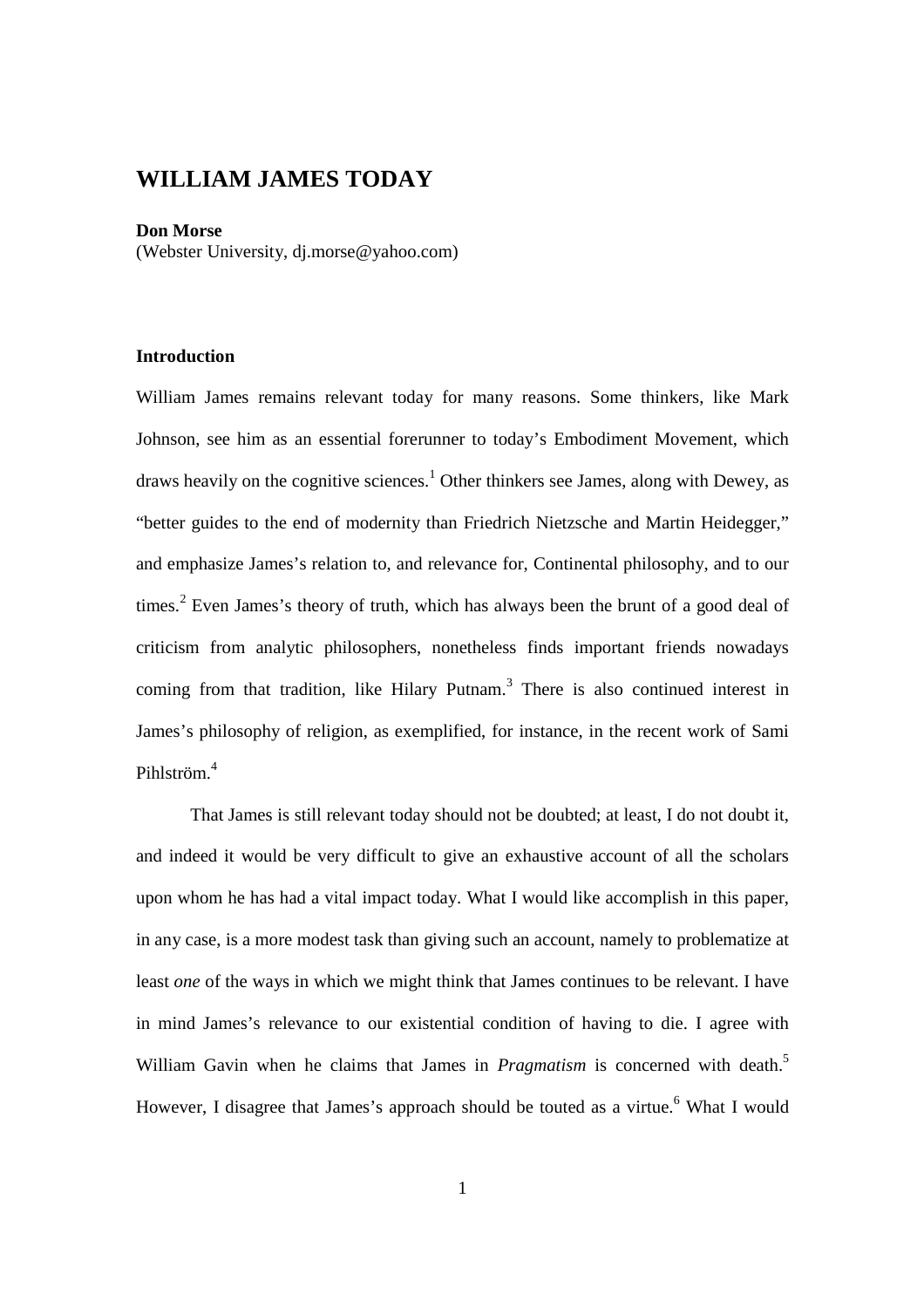like to argue is that James's response to death is not helpful and should be rejected for relying too much on modernism and its emphasis on the individual. Today, when modernism is (rightly, in my view) on the defensive, James's continued relevance for significant questions such as how to die is too problematic. William James, I will argue, is not the best guide available to us for confronting our mortality.

I should say upfront that the basis of my criticism is that James is not a stoic, whereas I believe that Stoicism has a better answer to this question, and in maintaining this I draw on John Lachs's remarkable essay, "Stoic Pragmatism."<sup>7</sup> But I would like to go further than Lachs, who recommends changing our understanding of pragmatists like James and Dewey to see them as similar to the Stoics (and changing our understanding of Stoicism to see it as similar to pragmatism). <sup>8</sup> I would like to maintain that a better approach is to move to Stoic philosophy altogether, not to Lach's synthesis of the two philosophies.<sup>9</sup> So, while I draw on Lach's unique referencing of Stoicism and pragmatism, I do not wish to endorse his resolution of the tension between the two, at least not in the case of James, and I would say instead that we should consider going over to the position of the Stoic, which I think is more relevant for us today than is Jamesian pragmatism or, for that matter, Stoic pragmatism.

I begin with an account of James's response to death. I then argue that it is still too modernist (or too individualistic), generating a deeply problematic expectation about life in our times. Lastly, I propose that Stoicism might be of more service to us in this regard than James.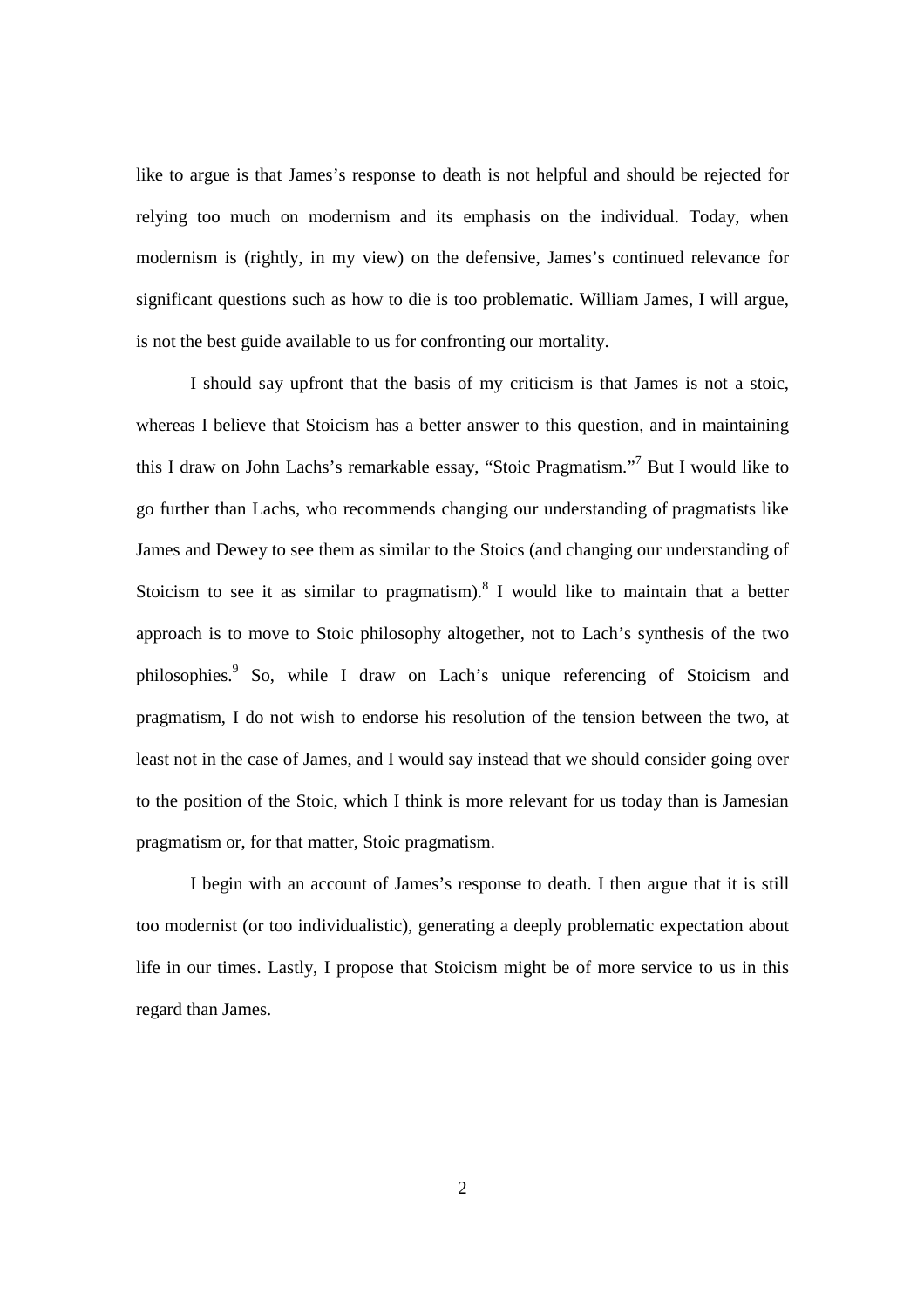#### **James's Response to Death**

What is James's response to the problem of death? William Gavin has rightly pointed out that this theme is at work in *Pragmatism.*<sup>10</sup> But I would like to take a slightly different approach than Gavin, setting aside the examples of, and metaphors for, death in James's book that Gavin uncovers so well, and instead focusing solely and explicitly on James's view of truth. I would like to show that this theory is itself, in its very nature, a response to death, something which Gavin also indicates, $^{11}$  but which I would like to stress and to make a point of emphasizing.

That James's theory of truth emerges in a context of a deep, existential concern<sup>12</sup> is often missed by those who only analyze in detail the mechanics of that theory. But a surrounding look at how and when the theory of truth emerges shows that James's theory is concerned, in fact, to demonstrate that individual human beings have some power in the face of reality. They are not simply the victims of Fate, even in death, but have the power of helping to create what becomes true about themselves and the world.

When James introduces pragmatism, he embeds it in a discussion of what our fate would be like if matter alone directed events without our slightest input. James says,

> For a hundred and fifty years past the progress of science has seemed to mean the enlargement of the material universe and the diminution of man's importance. The result is what one may call the growth of naturalistic or positivistic feeling. Man is no lawgiver to nature, he is an absorber. She it is who stands firm; he it is who must accommodate himself. Let him record truth, inhuman tho [sic] it be, and submit to it! The romantic spontaneity and courage are gone, the vision is materialistic and depressing.<sup>13</sup>

> > 3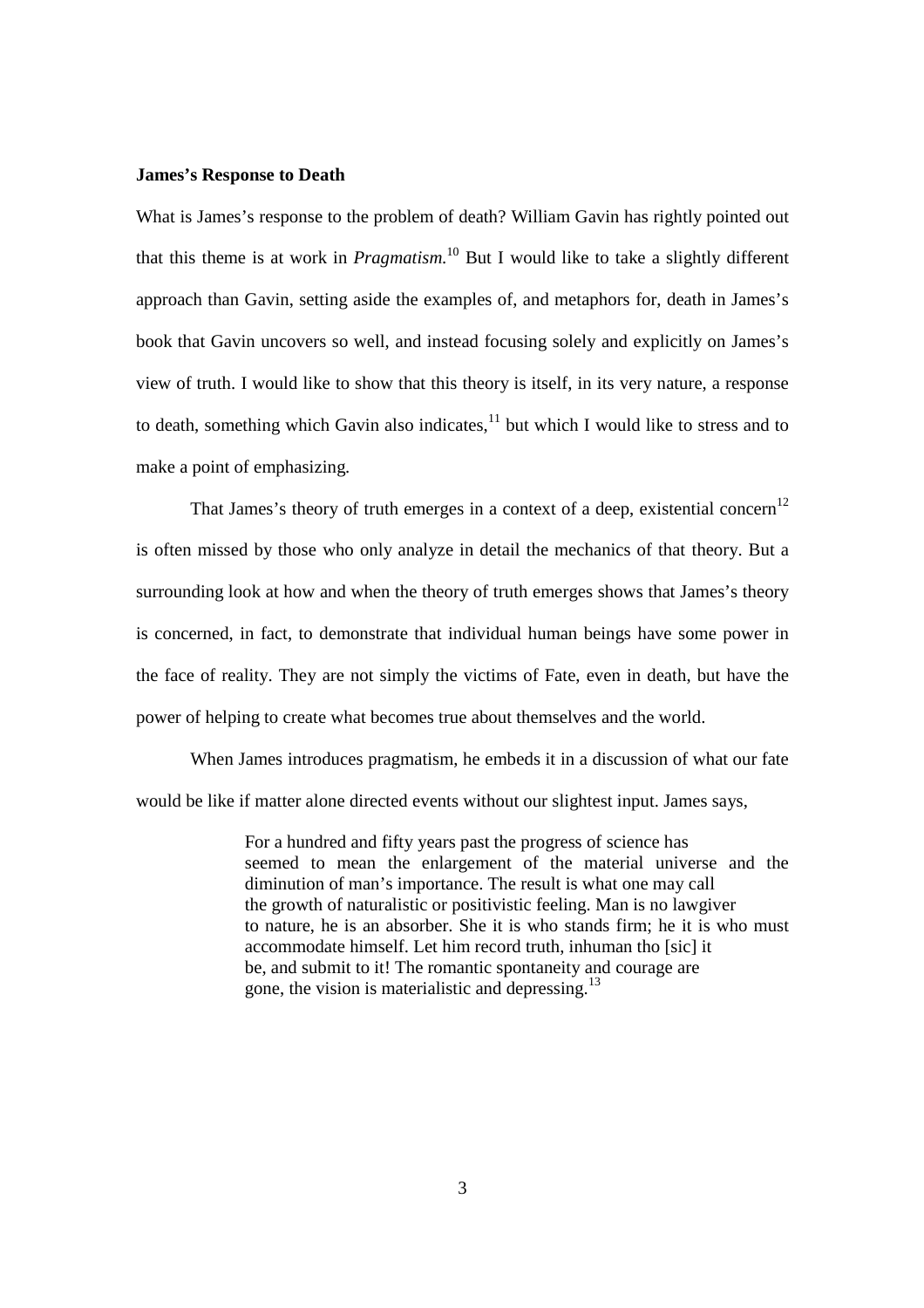These words require little comment. The material universe is winning the day over the human self and this is depressing, because it means that man is not important. At best, we can only "submit" to what the universe does; and James finds this to be a problem.

 James unpacks the idea further, and apparently gives it its appropriate emotional content, when he quotes another author: "'The energies of our system will decay, the glory of the sun will be dimmed, and the earth, tideless and inert, will no longer tolerate the race which has for a moment disturbed its solitude. Man will go down into the pit, and all his thoughts will perish."<sup>14</sup> To which James comments:

> That is the sting of it, that in the vast driftings of the cosmic weather, tho [sic] many a jeweled shore appears, and many an enchanted cloud-bank floats away, long lingering ere it be dissolved even as our world now lingers, for our joy—yet when these transient products are gone, nothing, absolutely *nothing* remains, to represent those particular qualities, those elements of preciousness which they may have enshrined. Dead and gone are they, gone utterly from the very sphere and room of being. Without an echo; without a memory; without an influence on aught that may come after, to make it care for similar ideals.<sup>15</sup>

It seems to be a terrible thought that science leaves us with, that we are at the mercy of "the cosmic weather,"<sup>16</sup> much like the thought that paralyzed James in his youth: "Something hitherto solid within my breast gave way entirely," James says in the form a letter writer, but which many suspect is him,

> and I became a mass of quivering fear. I awoke morning after morning with a terrible dread at the pit of my stomach, and with a sense of the insecurity of life that I never knew before…I remember wondering how other people could live, how I myself had ever lived, so unconscious of that pit of insecurity beneath the surface of life. $17$

What James is referring to is his sudden realization that he, too, could become mad like the madman he had once seen in an asylum—in other words, that he was at the mercy of matter. He was not free to prevent himself from becoming mad; his body, in effect, would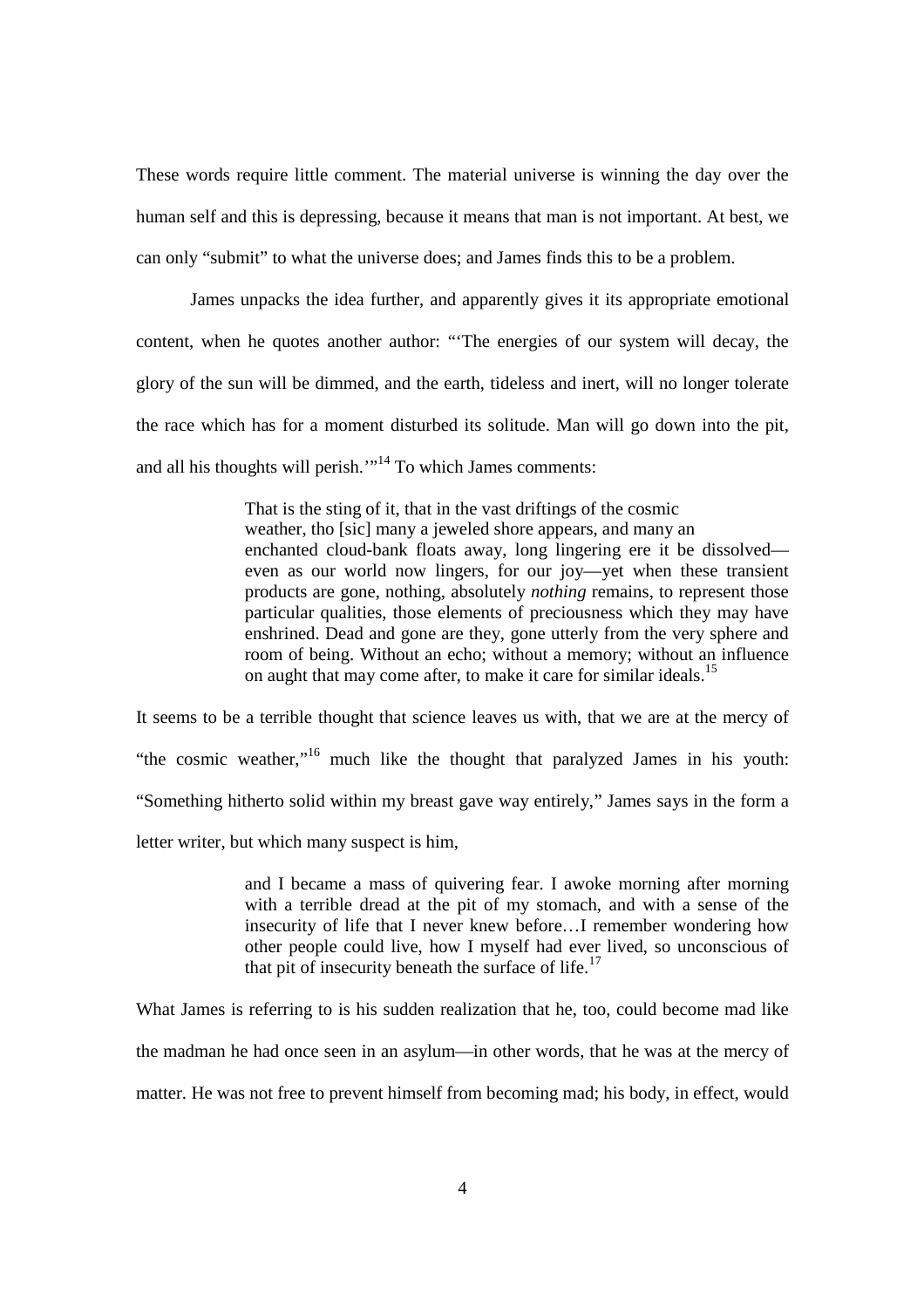make that choice for him.<sup>18</sup> What James feared was that we *could be* only matter going through its mechanical operations without any real human touch to it. The truth could be nothing else but "cosmic weather,"<sup>19</sup> the utter indifference of things.

 But the artist in James, the side of him that is the creator, resists the idea of being utterly determined by matter; and the philosopher in him finds a method of accommodation. The solution to this very real human predicament of how to cope with being made of matter is James's theory of truth, a solution that is simple and direct, but also, for that reason, very powerful. What if "truth," to borrow a phrase from Richard Rorty, "was made rather than found"?<sup>20</sup> What if truth consisted of those beliefs about reality, which reality lets us make about it? Then, as James says, the truth "not *being* reality, but only our belief *about* reality, it will contain human elements."<sup>21</sup> If truth functions in this way, as those beliefs humans are entitled to make about reality, then we really would have "a fighting chance."<sup>22</sup> Our account of reality, *our* truths, personal and plastic, would then be permitted, just so long as reality permits them. We could then understand reality, in effect, as being able to accommodate many of our human truths.

And here we arrive at James's ultimate solution to the problem of life. Truth can be made, which means that, even though everything may be destroyed in the end, nonetheless we can still create our own truths about reality until the end comes. As James puts it, "Though the *ultimate* state of the universe may be its vital and psychical extinction, there is nothing in physics to interfere with the hypothesis that the penultimate state might be the millennium…In short, the last expiring pulsation of the universe's life might be, 'I am so happy and perfect that I can stand it no longer.'<sup>23</sup> The thought here is that, until the end comes, which is not yet now, the living can always still work with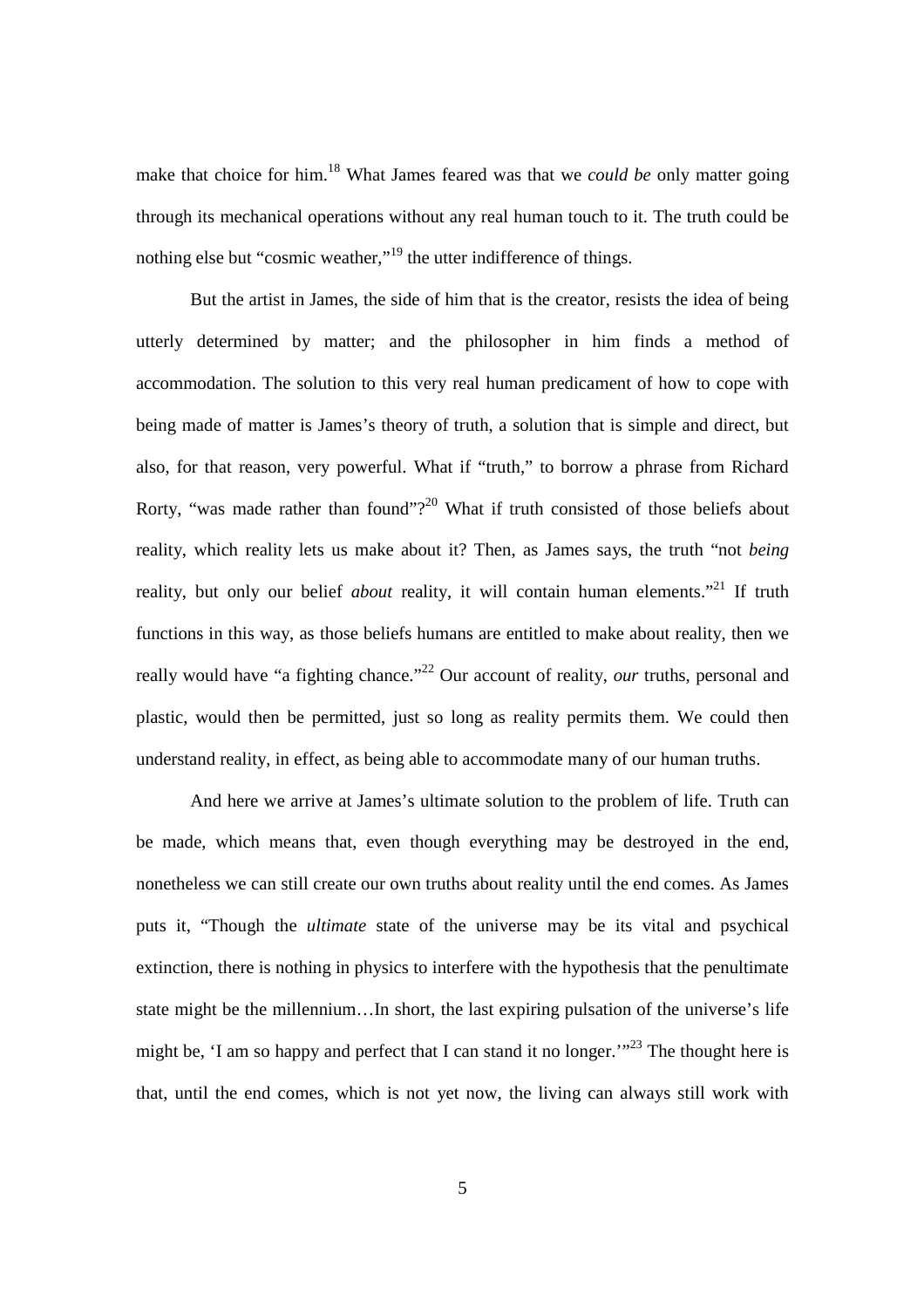reality. Reality can be bent and shaped always still to some extent, maybe even shaped into perfection. And this crucial feature of reality, that we can still shape the truth of it to come, should give us enough courage and fortitude to press on. For precious human meanings can still always be achieved. Indeed, it may well be, as James says, that God, as some kind of ideal not yet made real, actually depends for his realization on our efforts: "God himself, in short, may draw vital strength and increase of very being from our fidelity."<sup>24</sup> This would mean that our efforts to shape reality may actually count toward helping to realize our deeper religious truths and needs, perhaps even somehow our need for immortality, for a life after death.

For James, in short, "There belongs to mind, from its birth upward, a spontaneity, a vote."<sup>25</sup> Not that mind can achieve everything, or even a massive amount. But it can achieve some things, "the only restriction is that the world resists some lines of attack on our part and opens herself to others, so that we must go with the grain of her willingness, to play fairly."<sup>26</sup> We must respond to real conditions, but in our response we can alter things. We can bend them, sometimes, to our needs. And so we must try mightily to alter reality where we can in order to achieve what good we can.

To live in this hope that matter can always still be shaped by us is to live in what James calls "active tension," with an "attitude" that "involves an element…of holding my own, as it were, and trusting outward things to perform their part so as to make it a full harmony, but without any *guaranty* that they will."<sup>27</sup> In active tension, there is supposedly a wonderful feeling, "intensely blissful," as Linda Simon says,  $28$  a feeling of being fully in the fray, so to speak, and embracing the anxiety and stress of having to relate to a world without assurances. As Linda Simon has characterized this feeling,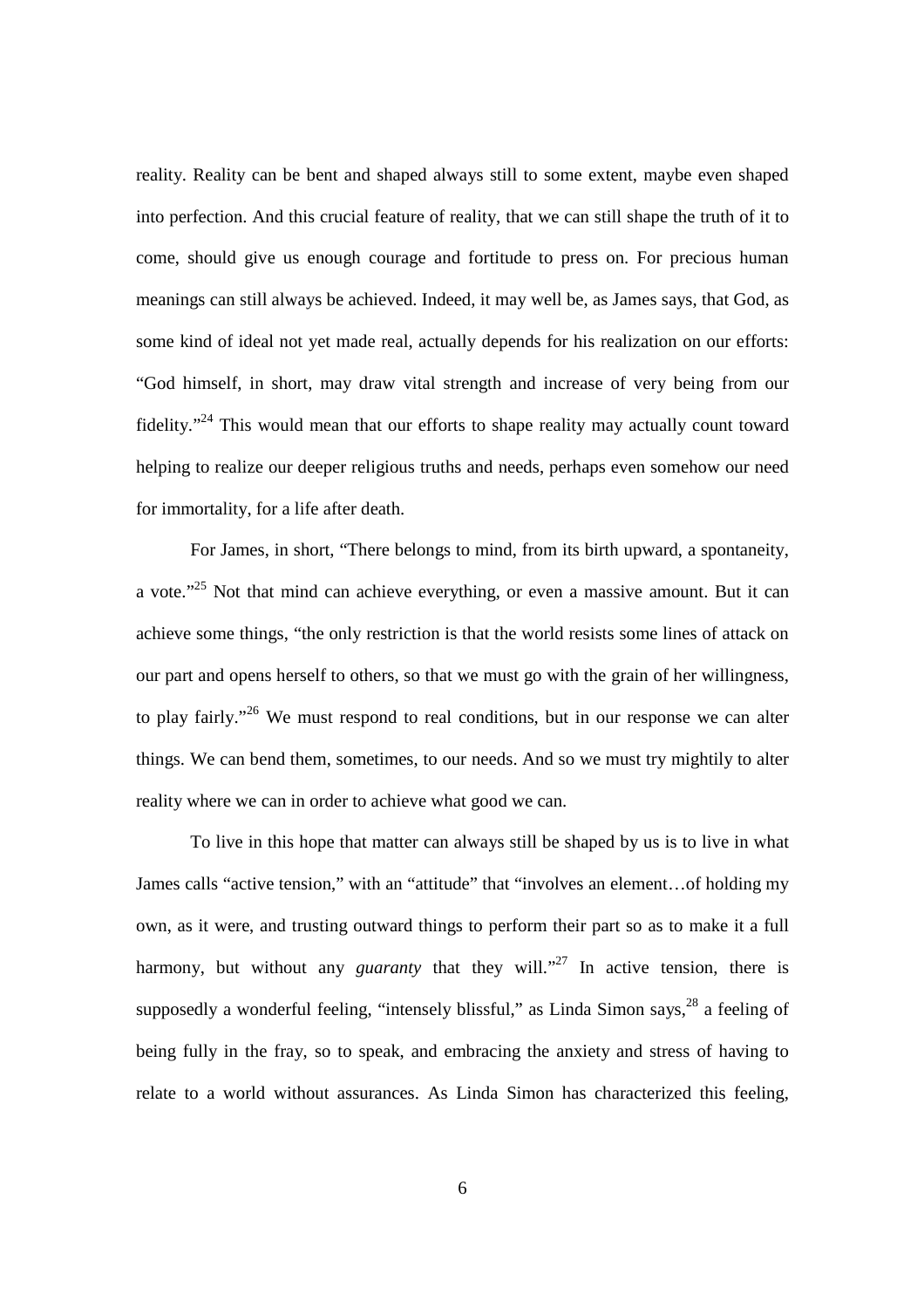drawing on the same passage from James that I have above,<sup>29</sup> active tension is "this moment of tension...this moment of thrilling aliveness."<sup>30</sup> What is going on, it seems, is that the world acts as if it is supporting us in all of our endeavors, but we do not know for sure that it is; and we act anyway as if we should be allowed to assert ourselves in the face of the world, as if we were entitled to do so. We live in relation to reality as if our truths could be made real. James would have us live on to fight on, and has even said that for many people there can be no greater point to living than to see "one's heel set on the tyrant's throat."<sup>31</sup> James allows us to be the creator, even against impossible odds, and that is why he might be regarded by some as relevant to us in matters of life and death.

#### **Is James's View Still Relevant?**

That James might still be relevant to us in matters of life and death can be seen by the influence he has had on Richard Rorty, one of the most important philosophers of recent years. Although he made the linguistic turn, Rorty nonetheless shares with James the fundamental insight that we help to make the truth; and, for Rorty, too, this insight is grounded in our response to death. Rorty maintains that "the world is out there" and that "the world may cause us" to hold beliefs, but he says that our "descriptions of the world are not" out there and that we have some creative ability in how they are applied to the world.<sup>32</sup> He further claims that our ability to describe the world is the last small bit of "power" that we have in the face of events: "The world can blindly and inarticulately crush us," Rorty says.<sup>33</sup> It can kill us; it can cause our deaths. Without our descriptions of the world, in fact, there is only "brute power and…naked pain;" but *with* our descriptions of the world, we exercise "the only sort of power over the world which we can hope to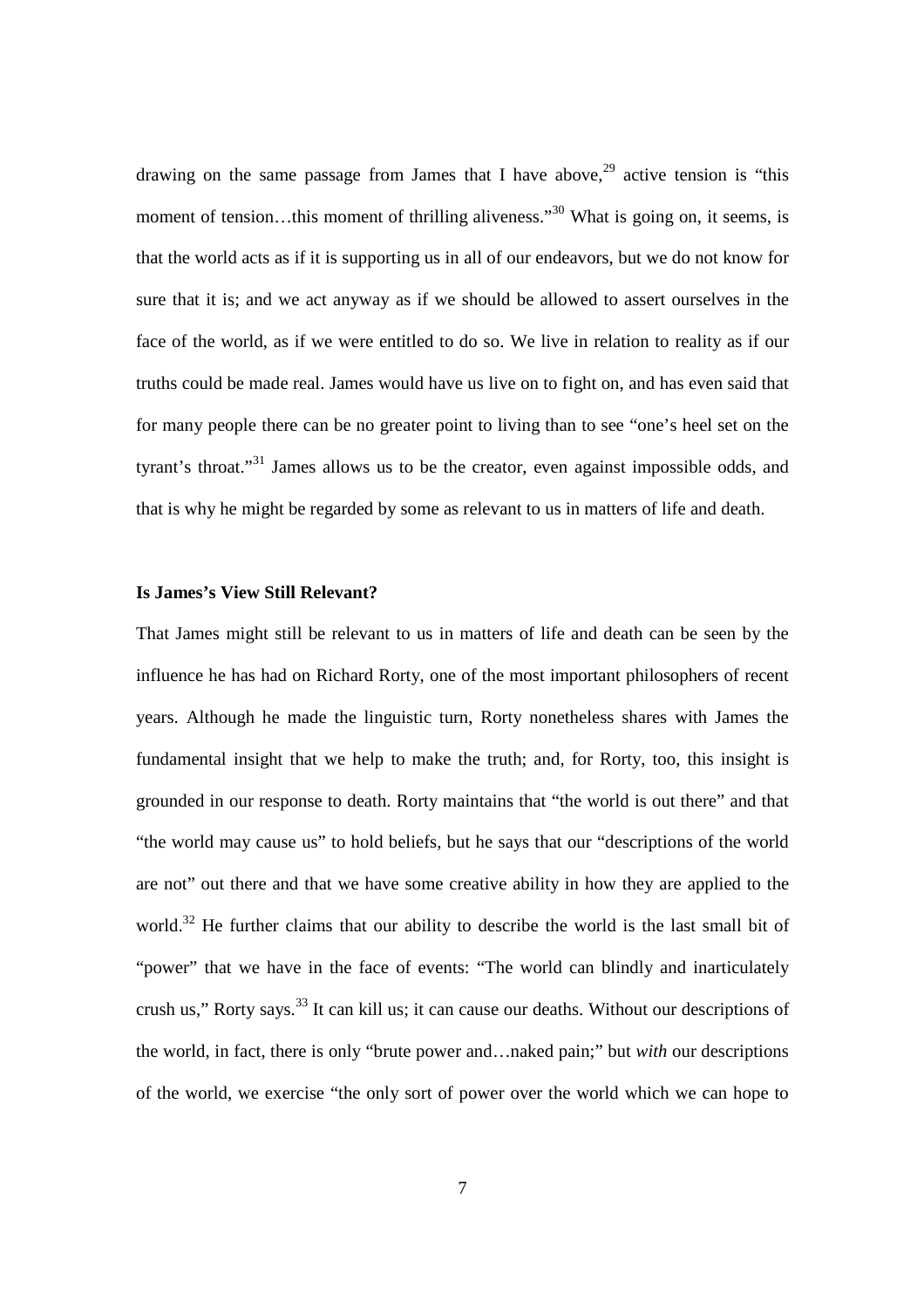have."<sup>34</sup> We achieve something that, in effect, makes life worth living. We achieve our *own* truth about things and about who we are. We attain "self-creation."<sup>35</sup> This idea is Jamesian to the core. And I would add that part of the force of Rorty's philosophy lies in its being an antidote to our glorification of science and its vision of the world, which, in denying the truth of our human descriptions, leaves us defenseless in the face of the world, defenseless in the face of "brute power and... naked pain."<sup>36</sup> Without a Jamesian approach, it seems, or something like it, we are only raw nerves waiting to be hurt by the overwhelming power of the universe.

 However, Rorty develops his pragmatism in an important way beyond James, which helps us to begin to see the limitation of James's approach. Whereas James believes (like any modernist) that the individual self has the power to help to create its truths, Rorty recognizes that, in fact, we must be willing to devalue the self more, that is, to have a "de-divinized" sense of self in our postmodern world.<sup>37</sup> For example, Rorty insists that nobody chose to create the new "Galilean" truth about the world when that truth was created. "Rather, Europe gradually lost the habit of using certain words and gradually acquired the habit of using others."<sup>38</sup> Belief in the self's independent creative powers is, for Rorty, still the result of the "temptation to think of the world, or the human self, as possessing an intrinsic nature, an essence."<sup>39</sup> It is only an additional way that we are un-pragmatic and assume that there is some essence out there, or what Rorty also calls "The One Right Description."<sup>40</sup> But we must go further than this today and reject granting any essence to the self just as we reject granting any essence to the world. $41$ 

As Rorty's position suggests, someone like James, with his emphasis on the creative power of the self, cannot be said to have gone far enough in the advance beyond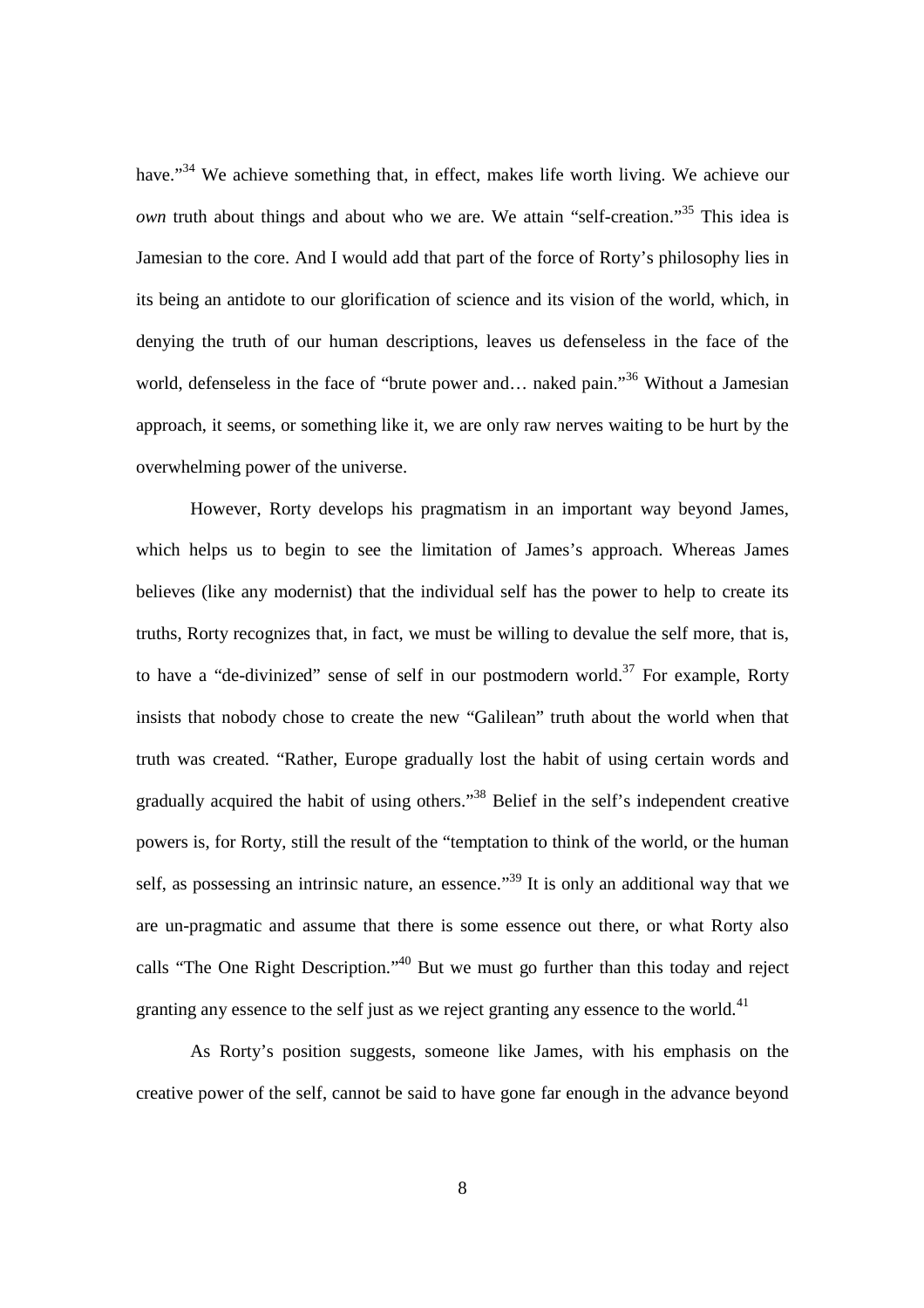modernism, with its similar insistence on the unique importance of the self. Gavin, for example, lets us see that, for James, when all is said and done, since the individual self is lost, our death can only be "inexplicable, perhaps 'tragic.'<sup>"42</sup> The loss of self would be the loss of everything. Bruce Kuklick echoes a similar point when he says that, on James's view, "as the dark closed in on the spirit, it was left alone with its naked courage."<sup>43</sup> The individual stands alone against the indifferent world, opposed to it with the expectation that the self should, after all, live forever. But, if Rorty is correct, this individualist stance is passé; for James has, in effect, made a minor deity out of the self,  $44$ giving it the expectations of the gods, to be eternal and blessed, whereas postmodernism urges us to go further and to get rid of all gods, that is, to "try to get to the point where we no longer worship *anything,* where we treat *nothing* as a quasi divinity."<sup>45</sup> James seems to be in the unfortunate modernist position of making too much of the self in a postmodern age.

John Lachs helps us to see a similar problem with James's conception of the self, or something like it, in his essay, "Stoic Pragmatism," namely that it can get carried away with its own sense of power and become unreasonable in its demands.<sup>46</sup> Lachs believes that "Nature checkmates us in the end, and when that becomes plain, it is unbecoming to knock over the board in anger and pointless to play out every move. At that stage, the stoic teaches us to smile, to say it was a good game and now goodnight."<sup>47</sup> But this is precisely what James, as I read him, will not truly accept, insisting that a person always still has "a fighting chance."<sup>48</sup> While I believe that ultimately we cannot answer for others in these matters of life and death (we can only offer suggestions), for myself at any rate I believe that James may be wrong on this point, and that Lachs may be right. When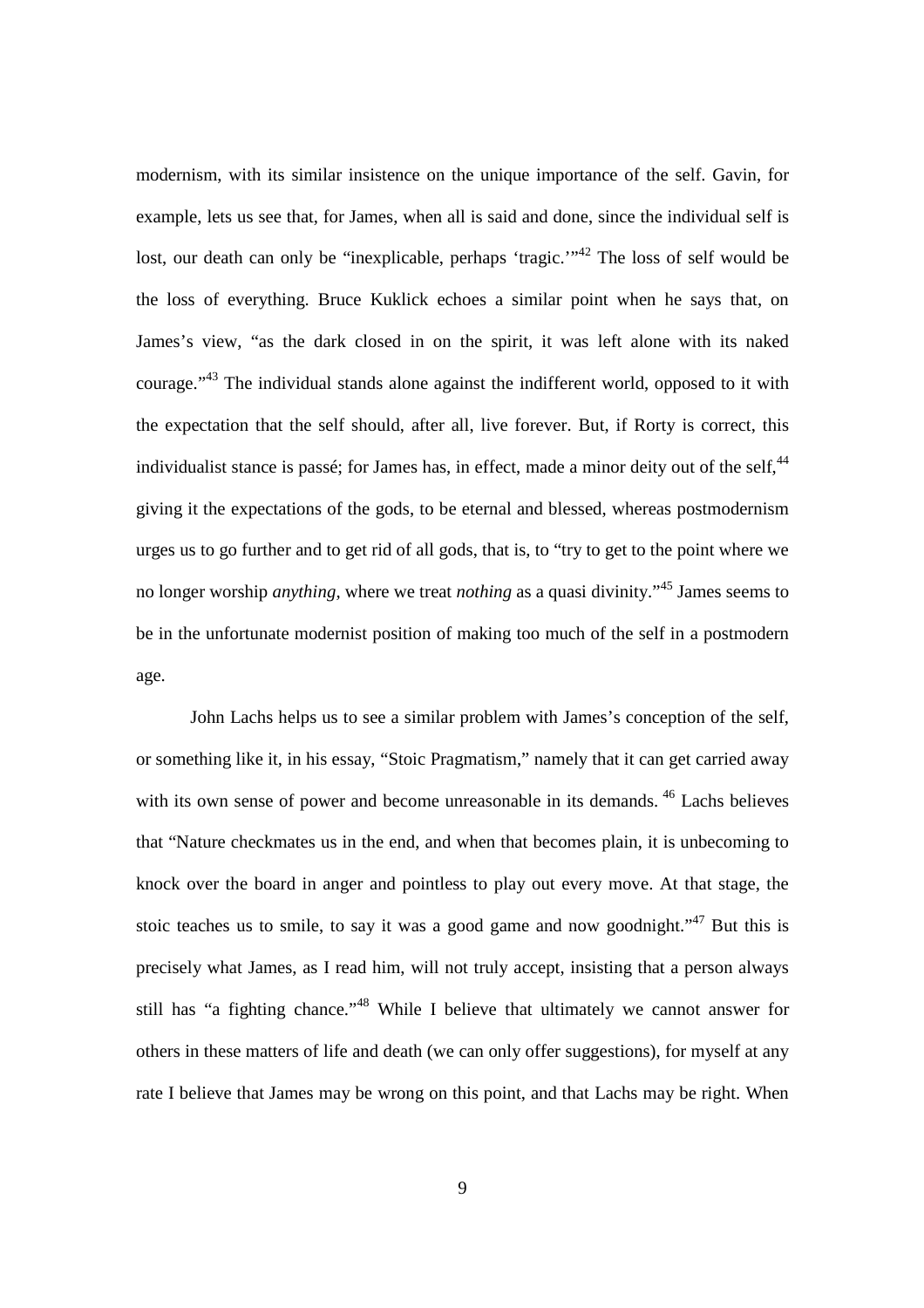the end comes with certainty, resistance will be in vain; instead of resisting, I should simply assent—although, of course, this must be easier said than done, and I would in no way find fault with or blame anyone else who would die differently. Alongside courage, tolerance and the acceptance of others are also important Stoic virtues.<sup>49</sup>

So, I agree with Lachs for myself, that I should try to accept my own death when it comes, but I also do not think that Lachs goes far enough in maintaining his general point, at least not for me. Lachs wants to preserve some semblance of James's pragmatism by combining it with Stoicism, a position that he calls "Stoic Pragmatism."<sup>50</sup> The idea is that some element of choice about how to shape reality is still possible with us, save for in intractable situations; other than in these situations, we can always "seek a better life."<sup>51</sup> It sounds good to me as far as it goes, but underlying this conception may still be the idea that the self is a power unto itself that can control nature and transform reality, even if within prescribed limits. I worry that such a conception, if promoted excessively, might lead us to expect too much, namely that we can succeed in overpowering anything. I am afraid that retaining the conception of self that Lachs wishes to retain may train us to expect to have control over nature and reality as such, which will in turn lead us to experience the inevitable anxiety and frustration that comes when we realize we cannot, in fact, control all things, least of all the fact that we must die. In my view, Lachs's halfway approach, granting us power over nature here and there, is not, to use Socrates's words, the proper "training for dying."<sup>52</sup>

To be more specific, I am not sure that a life spent in seeking control over life where we can get it is the best preparation for confronting those aspects of life that we cannot control. I worry that, in this kind of life, our habits of expectation of control will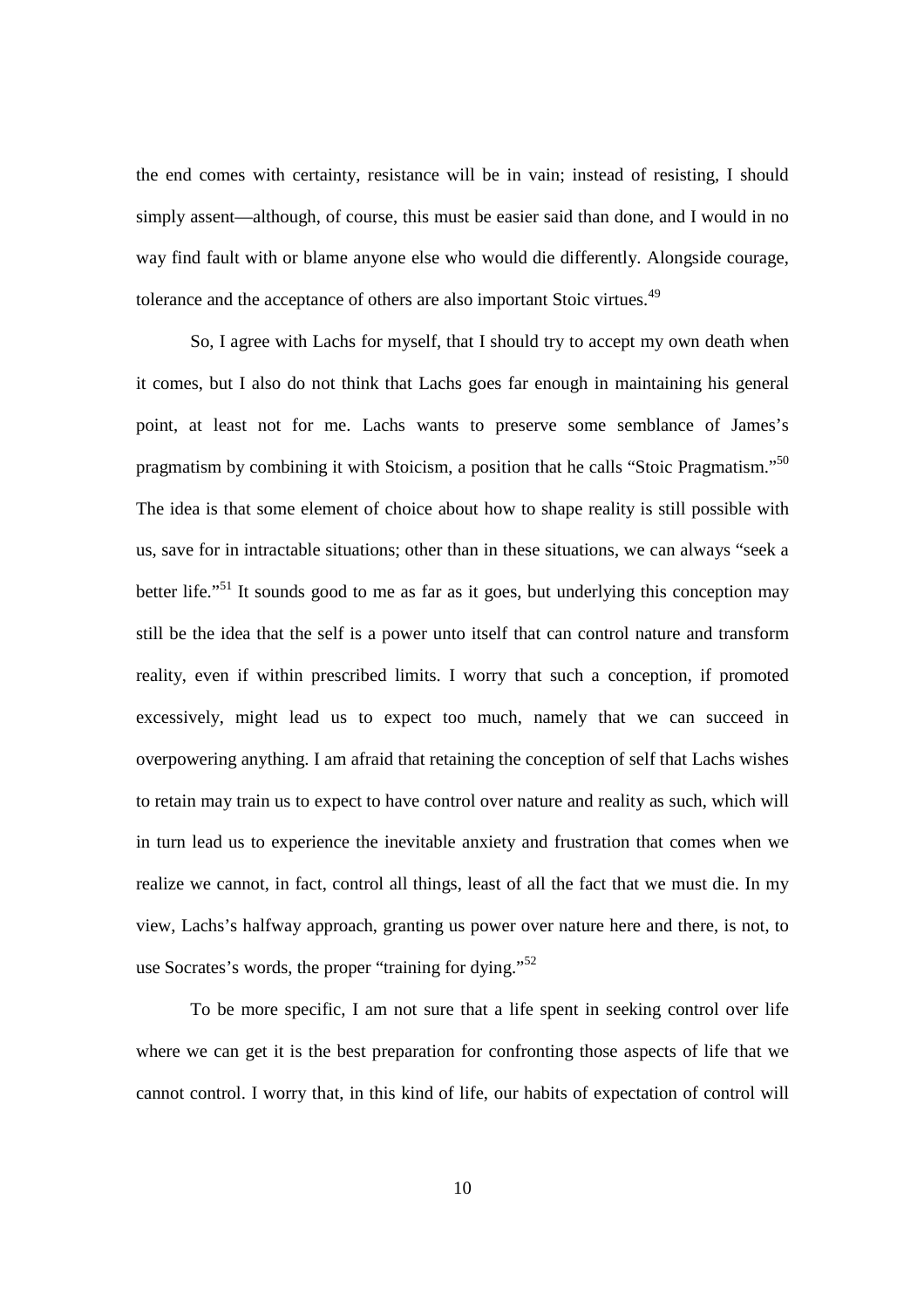override us in the end and lead us to demand the impossible in death, and therefore lead us to be profoundly disappointed. I suspect that it is not so easy to know how to deal with those cases that are not in our control simply by acknowledging them; intense training and practice may be required, as the Stoics well understood, but the pragmatists, it seems, did not.

Turning away from the pragmatist orientation altogether, Stoicism proper may open up to us a better perspective. Marcus Aurelius, in particular, may present a better response to death, and indeed to any of life's problems, when he reminds us that:

Nature gives all and takes all back. To her the man educated into humility says: 'Give what you will; take back what you will.' And he says this in no spirit of defiance, but simply as her loyal subject.<sup>53</sup>

Nature is the All in which we are embedded and to which we owe our allegiance. There is a certain trust and loyalty that we should show to nature, above all by accepting what nature commands of us. The Jamesian self, on the other hand, resents the fact that it must "submit" to reality, as we have seen.<sup>54</sup> In a fit of despair, James writes: "Every individual" existence goes out in a lonely spasm of helpless agony.<sup>55</sup> And this characterizes his position: resistance to death, continued self-assertion in the face of reality. Yet, according to the Stoics, we have the ability to be rational and can, through practice and training, come to accept "willingly" what must inevitably be.<sup>56</sup> Or we can resist nature and become resentful, expecting more for ourselves than is possible. Stoicism teaches us that it is better not to resist and better not to be resentful; we should accept our Fate and even be happy with it. For the Stoics, we should learn to approach our own deaths, when they become inevitable, with a calm and tranquil state of mind, which is not to say that this is easy (perhaps it is the most difficult thing of all).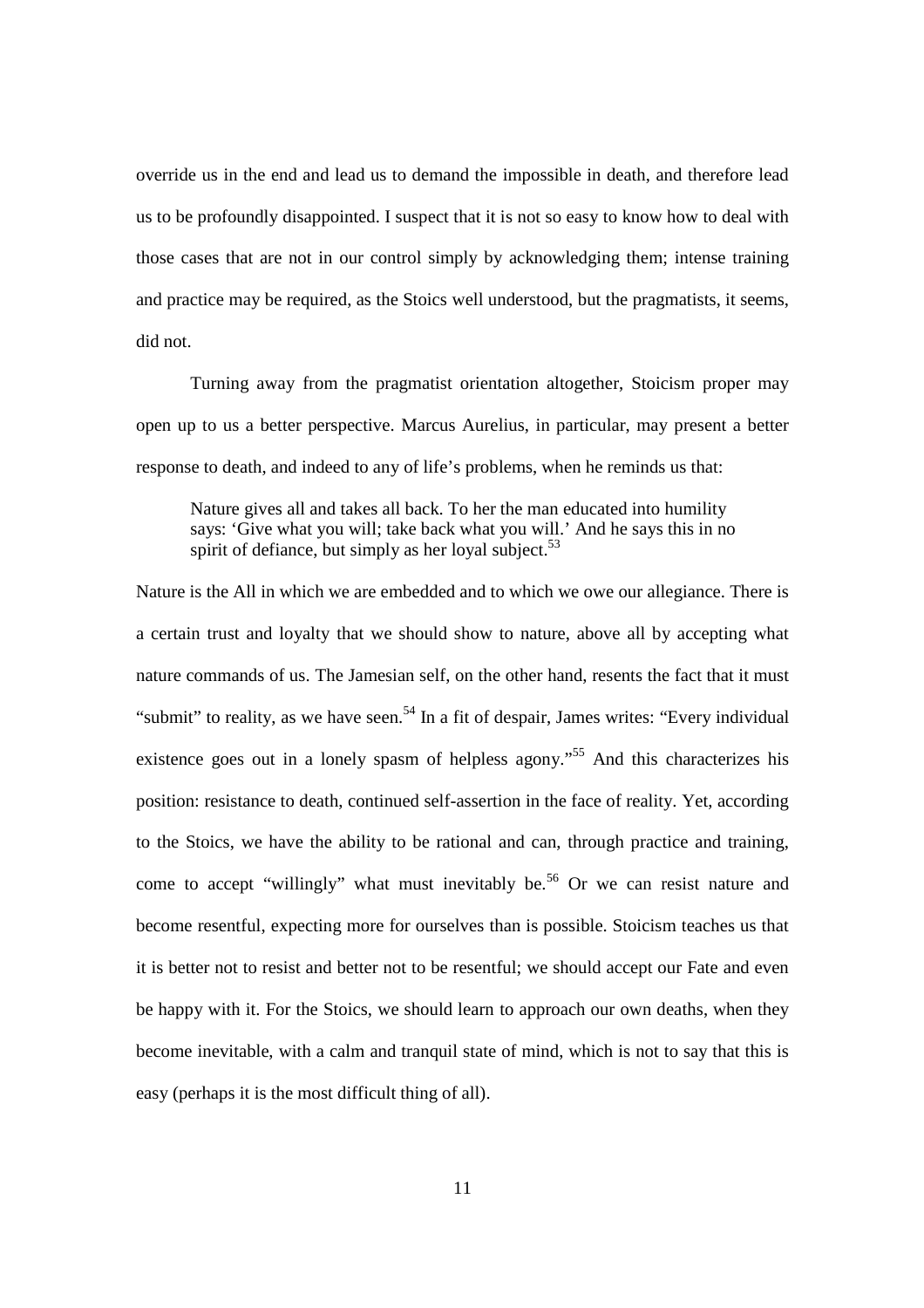With so much, Lachs might agree (except that he does not say enough about how to train for death). But the problem is in believing we have the ability to *master* reality at all. We are not just speaking of giving up control over our inevitable death and other intractable situations. Every belief in the self's power over reality as such only inflates the self that much more. And an inflated self will breed resentment, for the inflated self will always eventually be disappointed. As Marcus Aurelius again says,

 The soul of man harms itself, first and foremost, when it becomes (as far as it can) a separate growth, a sort of tumour on the universe: because to resent anything is to separate oneself in revolt from Nature, which holds in collective embrace the particular nature of all other things.<sup>57</sup>

Jamesian Pragmatism (and, indeed, Lach's own selective Stoicism) may contribute to this tumour, to this spirit of revolt, by encouraging us to believe there is a great deal that we can creatively add to the world, to external reality, when, if the Stoics are correct, there actually is not. All things are locked in place and constrained.<sup>58</sup> What folly, then, to try to break off from what is and to become something separate. What frustration must then await you! But this is precisely the Jamesian view.

On the Jameisan view, we keep resisting where we can, with the expectation that reality will give in somewhere. In fact, we never really submit; we only try different lines of attack when something does not work. In a certain sense, the Jamesian self always sees reality in opposition to the self. For James, death, for example, always defies us; and reality in general is but a malleable, plastic substance that can accept much of what we would will of it. James can never accept the natural world as it is: "To such a harlot," he says, "we owe no allegiance; with her as a whole we can establish no moral communion."<sup>59</sup> Such a view, however, in which the world is always opposed to the self, only encourages the spirit of simmering resentment and revolt, teaching the self to be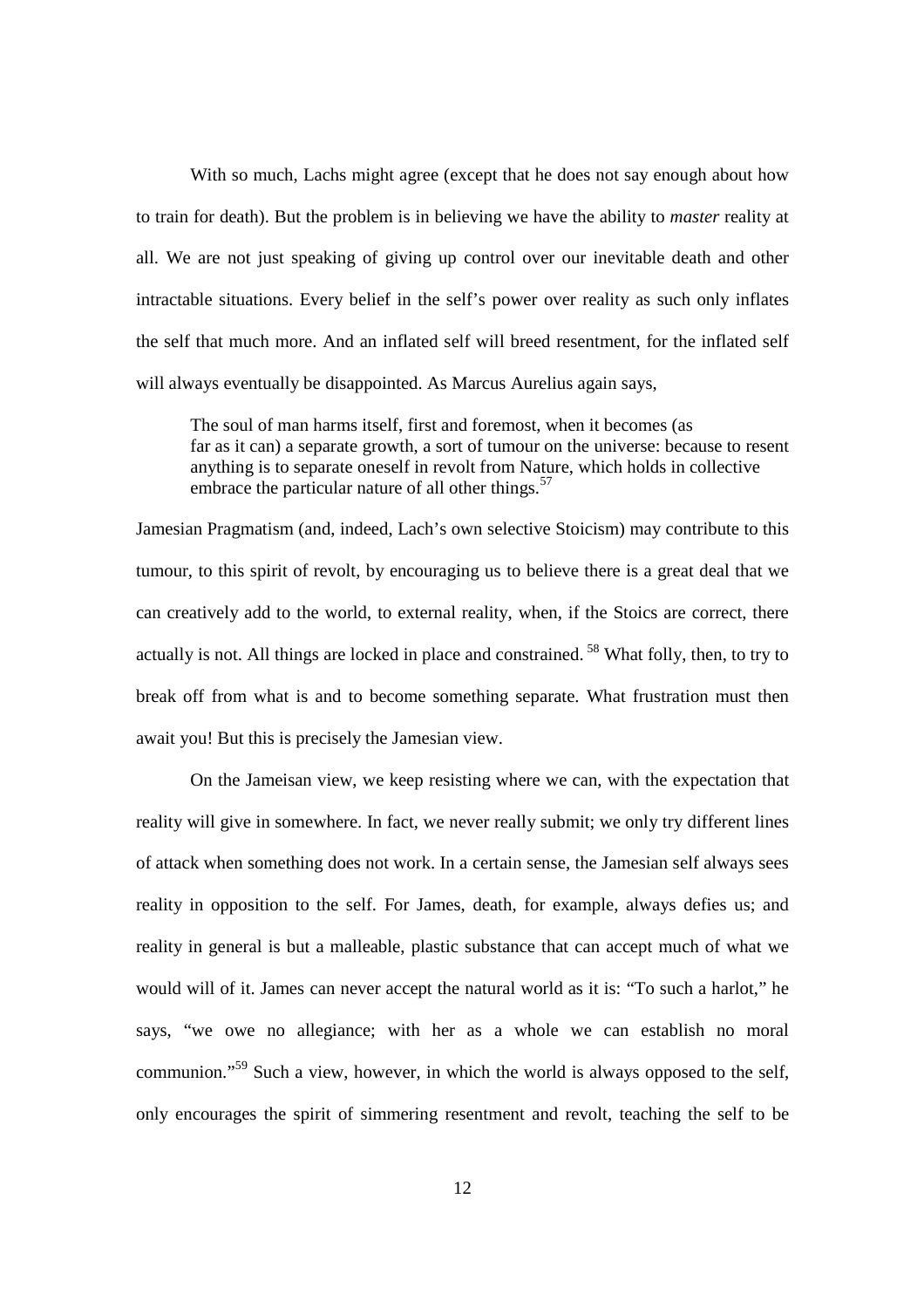unhappy with what results when it goes against our efforts. For the self is still the thing, still made too much a part of the equation, more than a rational view of the universe can maintain. The Jamesian self would transcend nature if it could and become all, but since it cannot, it claims to delight in resistance for its own sake, to delight in "active tension,"<sup>60</sup> but in the end, because it hopes for so much and achieves so little, it becomes resentful and despairing, dying in "helpless agony," in a state of futile resistance.  $61$ 

If the Stoics are right, however, it may be better to accept Fate cheerfully, even in small particulars, than to goad the self on to demand too much from itself, and hence to become saddened and disappointed with life. The voice of Reason should calm James, gently leading him to accept the inevitable. As Epictetus says,

 All things obey, and are subservient to, the world; the earth, the sea, the sun, and other stars, and the plants and animals of the earth. Our body likewise obeys it, in being sick and well, and young and old, and passing through the other changes, whenever that decrees. It is therefore reasonable that what depends on ourselves, that is, our judgment, should not be the only rebel to it. For the world is powerful, and superior, and consults the best for us, by governing us in conjunction with the whole. Further: opposition, besides that it is unreasonable, and produces nothing except a vain struggle, throws us likewise into pain and sorrows.<sup>62</sup>

James's pragmatism may be viewed as an unfortunate hold-out of the rebellious modernist self, a position that will not listen to the voice of Reason that Epictetus urges upon us above. Unreasonable, overly insistent, the Jameisan self encourages anxiety and restlessness by always resisting reality, by always trying to find a way in which reality will allow our separate meanings to occur, in defiance of Fate, in defiance of the inevitable logic of what must occur.<sup>63</sup>

None of this, of course, proves the correctness of Stoicism over pragmatism. "Stoicism," as Pierre Hadot has pointed out, "is a philosophy of self-coherence, based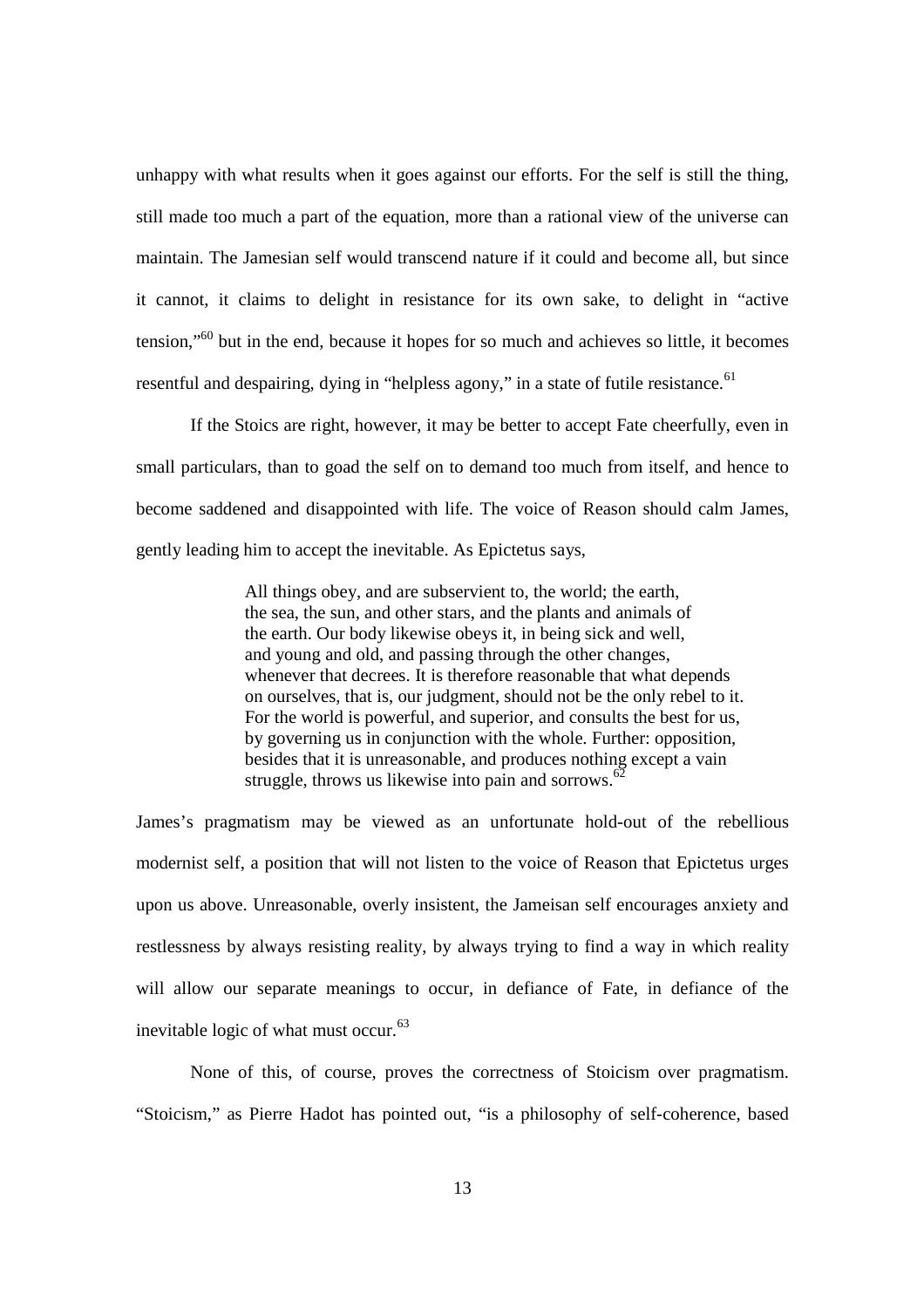upon a remarkable intuition of the essence of life," an intuition that must get worked out at the technical level.<sup>64</sup> I only intend here to give expression to this competing intuition. And I add that this intuition may seem to fit better with an age like ours, which has given up on (or at least should give up on) modernism. If the anxiety of life is ever to go away, if its "active tension"<sup>65</sup> is ever to cease, we must learn to come to terms with life as it is, not continue to believe, with James and the modernist tradition that, as Bruce Kuklick puts it, though "bitter dregs always remained at the bottom of the cup," nonetheless somehow through our efforts "we shall overcome."<sup>66</sup> By insisting that we can still always overcome, James and modernism put too much pressure on the straining self; it is asked to achieve the impossible; $67$  and we may even sense this at the collective level, since we have already begun to lose faith in the modernist credo as we pass over into postmodern times. Insofar as this is correct, in any case, and we have, in fact, lost touch with the modernist self, with its insistence on the vital power of the individual, then we should perhaps once more heed the words of Marcus Aurelius and begin to work out a new and proper understanding of life, for time is running out for each one of us (it always is):

 Your death will soon be on you: and you are not yet clear-minded, or untroubled, or free from the fear of external harm, or kindly to all people, or convinced that justice of action is the only wisdom.<sup>68</sup>

Today, when our illusions are shattered, and the modernist self is no longer tenable, we should focus on attaining a clear-head about what life is really like and what we can expect from it. Before it is too late, we should come to terms with our lives. We should stop resisting. We should rather say, with Marcus, in response to the still anxious voice of James within us: Be calm. Be happy. "Gladly surrender yourself to Clotho: let her spin your thread into whatever web she wills."<sup>69</sup>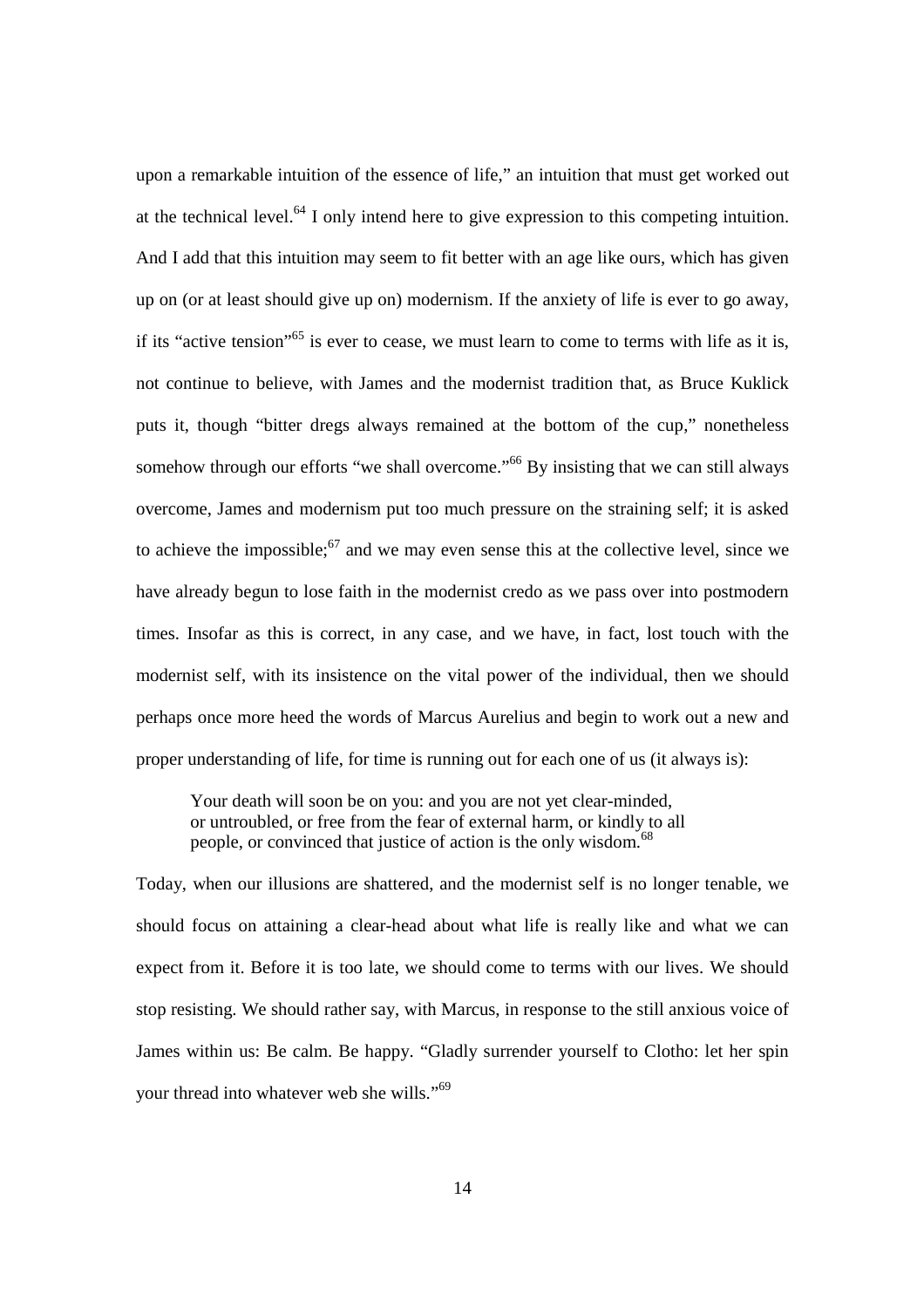### **References**

7 John Lachs, "Stoic Pragmatism," in *The Journal of Speculative Philosophy*, New Series, Volume 19, Number 2 (2005): 102-103; 105.

9 John Lachs, "Stoic Pragmatism," 104.

<sup>10</sup> William J. Gavin, "*Pragmatism* and Death," 81.

<sup>11</sup> Ibid., 81; 88-91.

<sup>12</sup> Ibid., 81.

<sup>13</sup>William James, *Pragmatism: A New Name for Some Old Ways of Thinking* (New York: Dover Publications, 1995), 6.

<sup>14</sup> Arthur James Balfour as quoted by William James, *Pragmatism*, 40.

<sup>15</sup> William James, *Pragmatism*, 40-41. Gavin also cites parts of this passage in William J. Gavin, "*Pragmatism* and Death*,*" 88-89.

<sup>16</sup> William James, *Pragmatism*, 40.

<sup>17</sup> John J. McDermott, ed., *The Writings of William James: A Comprehensive Edition* (New York: The Modern Library, 1968), 6.

 $18$  Ibid., 6.

<sup>19</sup> William James, *Pragmatism,* 40.

<sup>20</sup>Richard Rorty, *Contingency, Irony, and Solidarity* (Cambridge: Cambridge University Press, 1993), 3.

<sup>21</sup> William James, *Pragmatism,* 96.

<sup>22</sup> Ibid., 112.

<sup>23</sup> Horace M. Kallen, ed., *The Philosophy of William James: Selected from His Chief Works* (New York: The Modern Library, n.d.), 326.

<sup>24</sup>William James, "Is Life Worth Living?" in William James, *On a Certain Blindness of Human Beings, Great Ideas,* Volume 75 (London: Penguin Books, 2009), 64.

 1 Mark Johnson, *The Meaning of the Body: Aesthetics of Human Understanding* (Chicago and London: The University of Chicago Press 2008), 71; 86-110.

 $<sup>2</sup>$  James Livingston says that James gets rid of "modern subjectivity" in his "essays on radical empiricism."</sup> I focus on James's pragmatism, not his radical empiricism, and argue that James's ideas here do not sufficiently overcome the modernist self. See James Livingston, "Pragmatism, Nihilism, and Democracy: What Is Called Thinking at the End of Modernity," in *100 Years of Pragmatism: William James's Revolutionary Philosophy,* ed., John J. Stuhr (Bloomington and Indianapolis: Indiana University Press 2010), 144.

<sup>3</sup> See Hilary Putnam, *Pragmatism: An Open Question* (Oxford and Cambridge: Blackwell, 1995), 5-26.

<sup>4</sup> Sami Pihlström, *"The Trail of the Human Serpent is Over Everything:" Jamesian Perspectives on Mind, World, and Religion* (Lanham, Maryland: University Press of America, Inc., 2008).

<sup>&</sup>lt;sup>5</sup> William J. Gavin, "Pragmatism and Death: Method vs. Metaphor, Tragedy vs. the Will to Believe," in *100 Years of Pragmatism: William James's Revolutionary Philosophy*, ed., John J. Stuhr (Bloomington and Indianapolis: Indiana University Press, 2010), 81.

<sup>&</sup>lt;sup>6</sup> Gavin explains James's resistance to death, his emphasis on the irretrievable loss of "the personal," as preferable to Dewey's acceptance of death, or at least "as the truly pragmatic" way of life. I take almost the exact opposite approach. See William J. Gavin, "*Pragmatism* and Death," 93; 90-91.

<sup>&</sup>lt;sup>8</sup>Ibid., 96. I believe Dewey's thought resembles the Stoic position more than James's thought does. Lachs discusses Dewey's ability to give in to events in his footnote referencing a comment made by Larry Hickman. See John Lachs, "Stoic Pragmatism," 105, n.1. But I would go further and argue that, for Dewey, not merely "acceptance," as Lachs says, but "submission" and "being conquered" by the larger whole of the universe are crucial and essential parts of Dewey's philosophy of religion, to draw on Dewey's own terms here. See John Dewey, *A Common Faith* (New Haven and London: Yale University Press, 1962), 16; 20. For independent confirmation of a connection between Dewey and Stoicism, see Frank McLynn's comment that "Students of philosophy, incidentally, will be able to link Dewey's quasi-Hegelian holism with similar ideas in Marcus's thought," referring the Stoic philosopher Marcus Aurelius. See Frank McLynn, *Marcus Aurelius: A Life* (Cambridge, M.A.: Da Capo Press, 2010), xiv.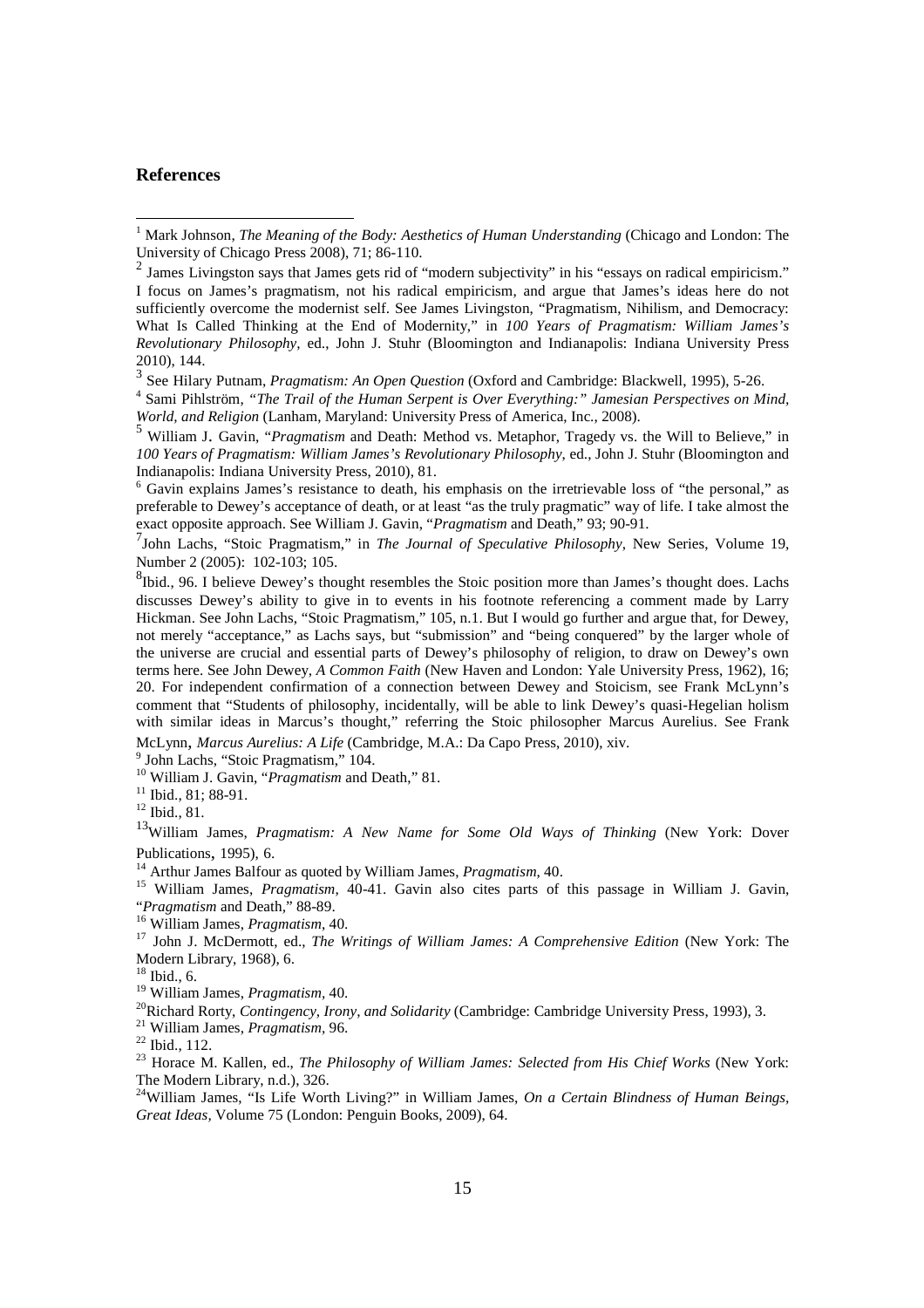<sup>25</sup> William James, "Remarks on Spencer's Definition of Mind as Correspondence," in *William James: The Essential Writings,* ed., Bruce W. Wilshire (New York: Harper and Row, 1971), 24.

<sup>27</sup> Horace M. Kallen, ed., *The Philosophy of William James: Selected from His Chief Works*, 155.

<sup>28</sup> Linda Simon, "Active Tension," in *100 Years of Pragmatism: William James's Revolutionary Philosophy,* ed., John J. Stuhr (Bloomington and Indianapolis: Indiana University Press, 2010), 178.

<sup>29</sup>Ibid., 177-178. Although note the differences in James's spelling in the text referred to by both Simon and me: it could be that the editor of the volume I used has changed or corrected James's original spelling in the letter. See Horace M. Kallen, ed., *The Philosophy of William James: Selected from His Chief Works*, 155.

<sup>30</sup> Linda Simon, "Active Tension," 178.

<sup>31</sup> William James, "Is Life Worth Living?" 52.

<sup>32</sup> Richard Rorty, *Contingency, Irony, Solidarity*, 5.

<sup>33</sup> Ibid., 40.

 $\overline{a}$ 

<sup>34</sup> Ibid., 40.

 $35$  Ibid., 27.

<sup>36</sup> Ibid., 40.

<sup>37</sup> Ibid., 40. See also 6; 21-22.

 $38$  Ibid., 6.

 $39$  Ibid., 6.

 $40$  Ibid., 40.

<sup>41</sup> If we attain self-creation, for Rorty, this is not the result of our own doing, but "is dependent on the kindness of all those strangers out there in the future," who take up our ideas, Ibid., 41. Or, to put it another way, we attain self-creation only when our "idiosyncrasies...just happen to catch on with other peoplehappen because of the contingencies of some historical situation." Ibid., 37.

<sup>42</sup> William J. Gavin, "*Pragmatism* and Death," 93.

<sup>43</sup> Bruce Kuklick, *A History of Philosophy in America, 1720-2000* (Oxford: Clarendon Press, 2003), 178.

<sup>44</sup> See James's strong endorsement of Papini's pragmatism, in which, according to James, as "a creative being," "man becomes a kind of god." Given this new self-image of man as a god, James asks, "Why are the most utopian programs not in order?" William James, "G. Papini and the Pragmatist Movement in Italy," in *The Journal of Philosophy, Psychology, and Scientific Methods,* Vol. III, No. 13: June 21, 1906, p. 340.

<sup>45</sup> Richard Rorty, *Contingency, Irony, and Solidarity*, 22.

<sup>46</sup> John Lachs, "Stoic Pragmatism," 102-103.

<sup>47</sup> Ibid., 105.

<sup>48</sup> William James, *Pragmatism,* 112.

<sup>49</sup> See, for example, Marcus Aurelius, *Meditations*, trans. Martin Hammond (London: Penguin Books, 2006), 10.

<sup>50</sup> John Lachs, "Stoic Pragmatism," 96; 104.

<sup>51</sup> Ibid., 104.

<sup>52</sup> Plato, *Phaedo*, trans. G.M.A. Grube (Indianapolis: Hackett Publishing Company, 1977), 16.

<sup>53</sup> Marcus Aurelius, *Meditations*, 98-99.

<sup>54</sup> William James, *Pragmatism,* 6. Here James laments that we can only "submit" to nature.

<sup>55</sup> William James, *The Varieties of Religious Experience: A Study in Human Nature*, ed., Martin E. Marty (Middlesex/New York: Penguin Classics, 1985), 163.

<sup>56</sup> Marcus Aurelius, *Meditations,* 101. Readers of the full passage here could perhaps find some evidence that Stoicism does not essentialize the world, for here nature is presented as what occurs, not unlike "the nonlinguistic" in Rorty's philosophy. See Rorty, *Contingency, Irony, and Solidarity,* 40.

<sup>57</sup> Marcus Aurelius, *Meditations*, 14-15.

<sup>58</sup> This does not mean that ethical action becomes impossible for the Stoics. On the contrary, as Lachs rightly observes, Stoicism demands ethical and socially-minded action. See John Lachs, *Stoic Pragmatism,*  99-100. The Stoics would say we are fated to be ethical or, as Marcus Aurelius puts it, "We were born for cooperation, like feet, like hands, like eyelids, like the rows of upper and lower teeth." Marcus Aurelius, *Meditations,* 10.

<sup>26</sup> H.S. Thayer, ed., *Pragmatism: The Classic Writings* (Indianapolis/Cambridge: Hackett Publishing, 1982), 133. The quote is from an interview with James.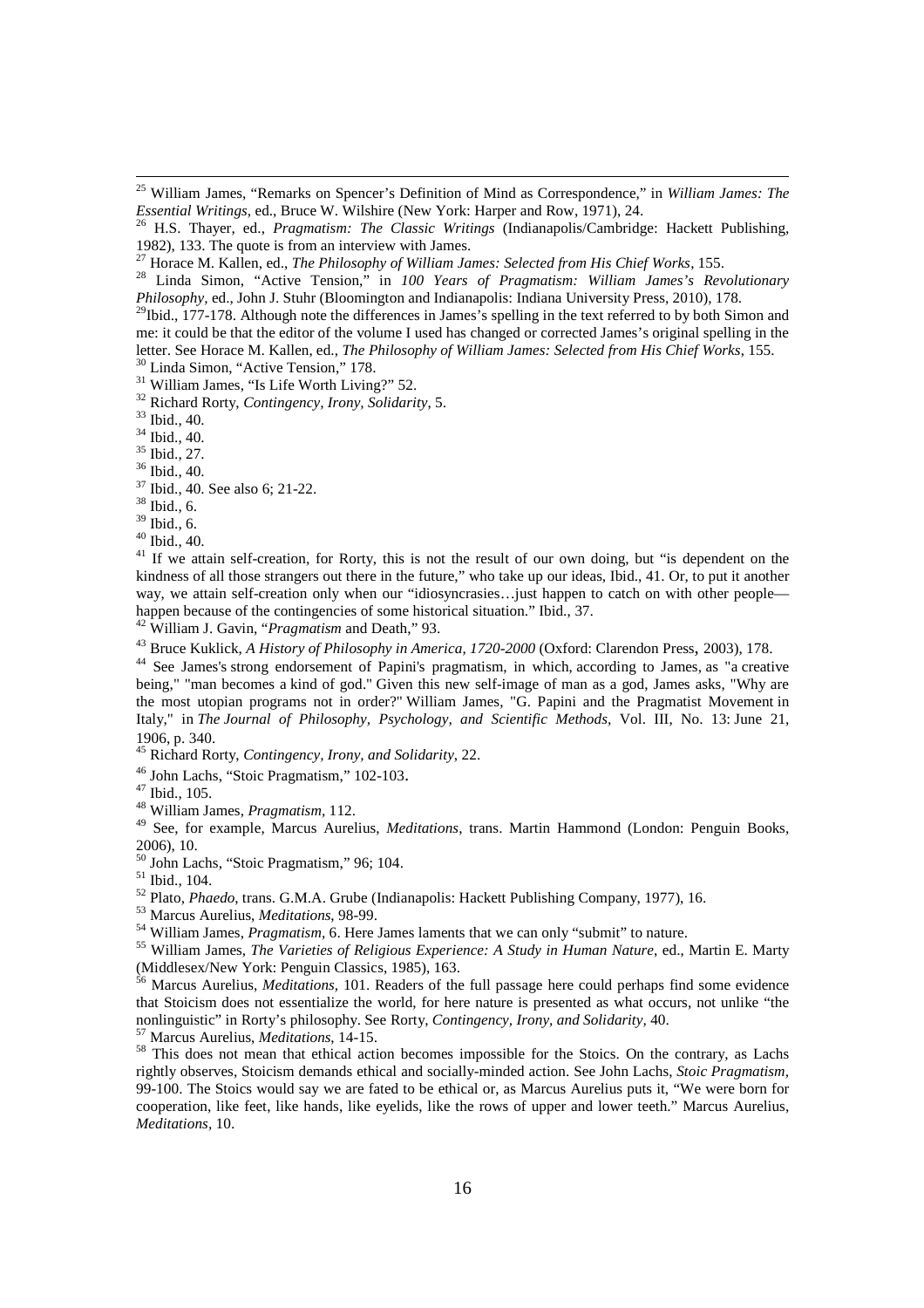$\overline{a}$ 

<sup>63</sup> For Marcus Aurelius's conception of defiance, see the passage already quoted from Marcus Aurelius, *Meditations, 98-99* (n. 53 of the present paper). As a Stoic, he might conceive of any refusal to accept Fate as act of opposition or defiance. For his conception of being separate, see the passage already quoted from Marcus Aurelius, *Meditations,* 14-15 (n. 57 of the present paper).

<sup>64</sup> Pierre Hadot, *The Inner Citadel: The* Meditations *of Marcus Aurelius,* trans. Michael Chase (Cambridge, Mass./London: Harvard University Press, 2001), 75.

<sup>65</sup>Horace M. Kallen, ed., *The Philosophy of William James: Selected from His Chief Works*, 155.

<sup>66</sup> Bruce Kuklick, *A History of Philosophy in America, 1720-2000*, 178.

<sup>67</sup> Gavin recognizes this feature of un-tenability in James's philosophy, but sees it as a kind of virtue, almost a form of heroism like Nietzsche's affirmation of life. I would argue, however, that this untenable aspect of James's position overly romanticizes the struggle of opposing reality and that, of course, we all want peace of mind when it comes to life and death. As Gavin puts it, "James here seems to admit that too much is being asked." See William J. Gavin, "*Pragmatism* and Death," 91.

<sup>68</sup> Marcus Aurelius, *Meditations*, 30.

<sup>69</sup> Ibid., 30. I presented a previous version of this paper at the conference, "The Philosophy of Pragmatism" Today," held at Comenius University in Bratislava, Slovakia, June 2010. I would like to thank Emil Vishnovsky for the suggestion of the title of this paper as part of the conference theme. I would like to thank Vincent Colapietro for helping me to problematize James's approach to death by arguing for its onesidedness and "hyper-masculinity." I am aware that James's response to my position would be to criticize me for being "afraid of life" and seeking to "fall on our father's neck, and be absorbed into the absolute life as a drop of water melts into the river or sea." See William James, *Pragmatism,* 112-113. This would strike me as an *ad hominem* argument, though. It seems to me that such a falling on of the neck is inevitable, whether we accept it or not, and that the important thing is how we will fall; or as Epictetus reminds us in the form of a prayer:

Lead me, Zeus, and you too, Destiny, Wherever I am assigned by you; I'll follow and not hesitate, But even if I do not wish to, Because I'm bad, I'll follow anyway.

See Epictetus, *The Handbook*, trans. Nicholas P. White (Indianapolis: Hackett Publishing, Co., 1990), 29.

<sup>59</sup> William James, "Is Life Worth Living?" 46.

<sup>60</sup> Horace M. Kallen, ed., *The Philosophy of William James: Selected from His Chief Works,*155.

<sup>61</sup> William James, *The Varieties of Religious Experience,* 163.

<sup>62</sup> Epictetus, *Moral Discourses/Enchiridion and Fragments*, trans. Elizabeth Carter (London/ New York: Everyman's Library, 1966), 296.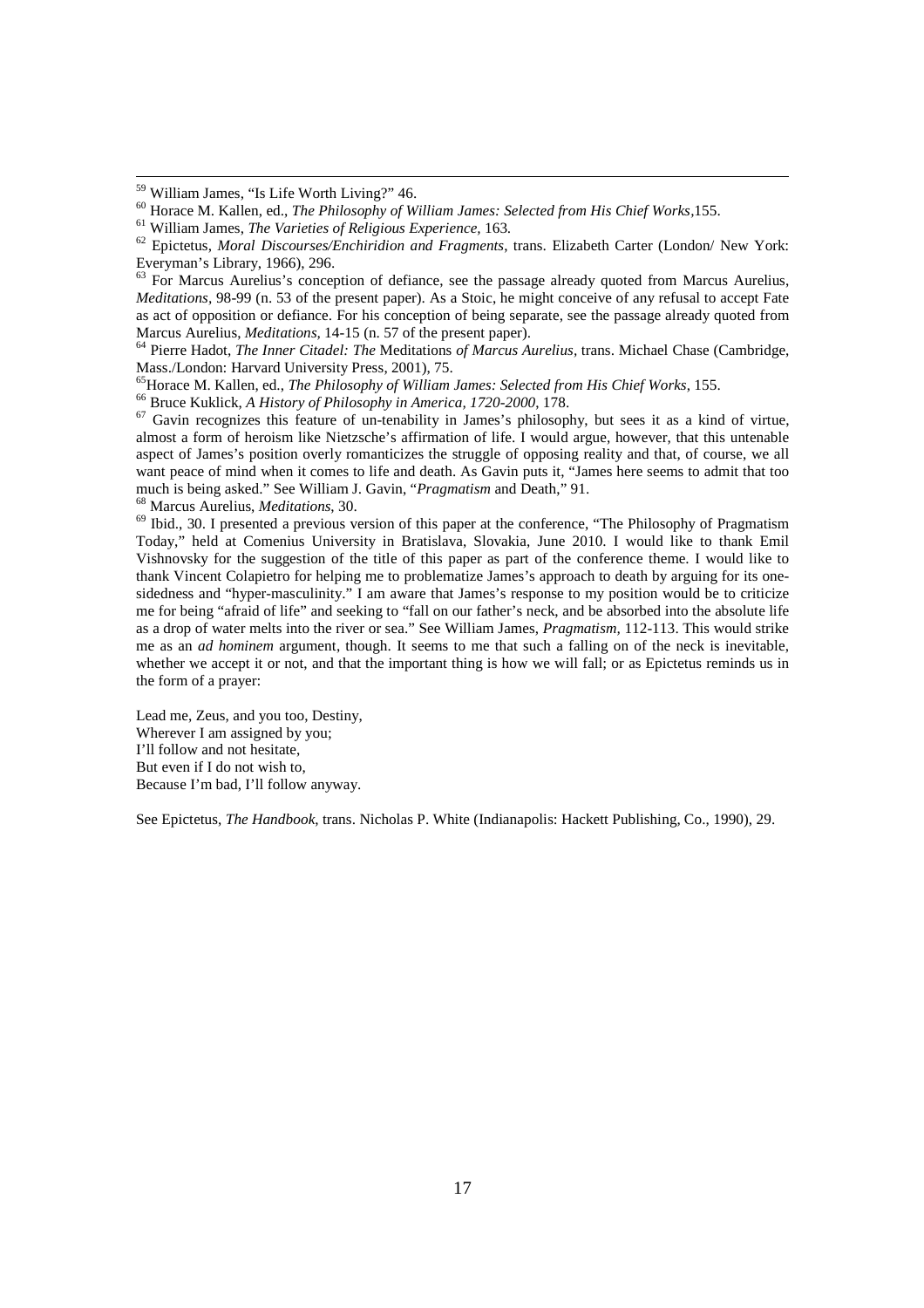#### **Bibliography**

 $\overline{a}$ 

Aurelius, Marcus. *Meditations*. Translated by Martin Hammond. London: Penguin Books, 2006.

Dewey, John. *A Common Faith*. New Haven and London: Yale University Press, 1962.

- Epictetus. *Moral Discourses/Enchiridion and Fragments.* Translated by Elizabeth Carter. London/ New York: Everyman's Library, 1966.
- --------. *The Handbook*. Translated by Nicholas P. White. Indianapolis: Hackett Publishing, Co., 1990.
- Gavin, William, J. "*Pragmatism* and Death: Method vs. Metaphor, Tragedy vs. the Will to Believe." In *100 Years of Pragmatism: William James's Revolutionary Philosophy*. Edited by John J. Stuhr, 81-95. Bloomington and Indianapolis: Indiana University Press, 2010.
- Hadot, Pierre. *The Inner Citadel: The* Meditations *of Marcus Aurelius.* Translated by Michael Chase. Cambridge, Mass./London: Harvard University Press, 2001.
- James, William. "G. Papini and the Pragmatist Movement in Italy, in *The Journal of Phillosophy, Psychology, and Scientific Methods,* Vol. III, No. 13: June 21, 1906, 337-341.
- --------. "Remarks on Spencer's Definition of Mind as Correspondence." In *William James: The Essential Writings*. Edited by Bruce W. Wilshire, 9-24. New York: Harper and Row, 1971.
- --------. *The Varieties of Religious Experience: A Study in Human Nature*. Edited by Martin E. Marty. Middlesex/New York: Penguin Classics, 1985.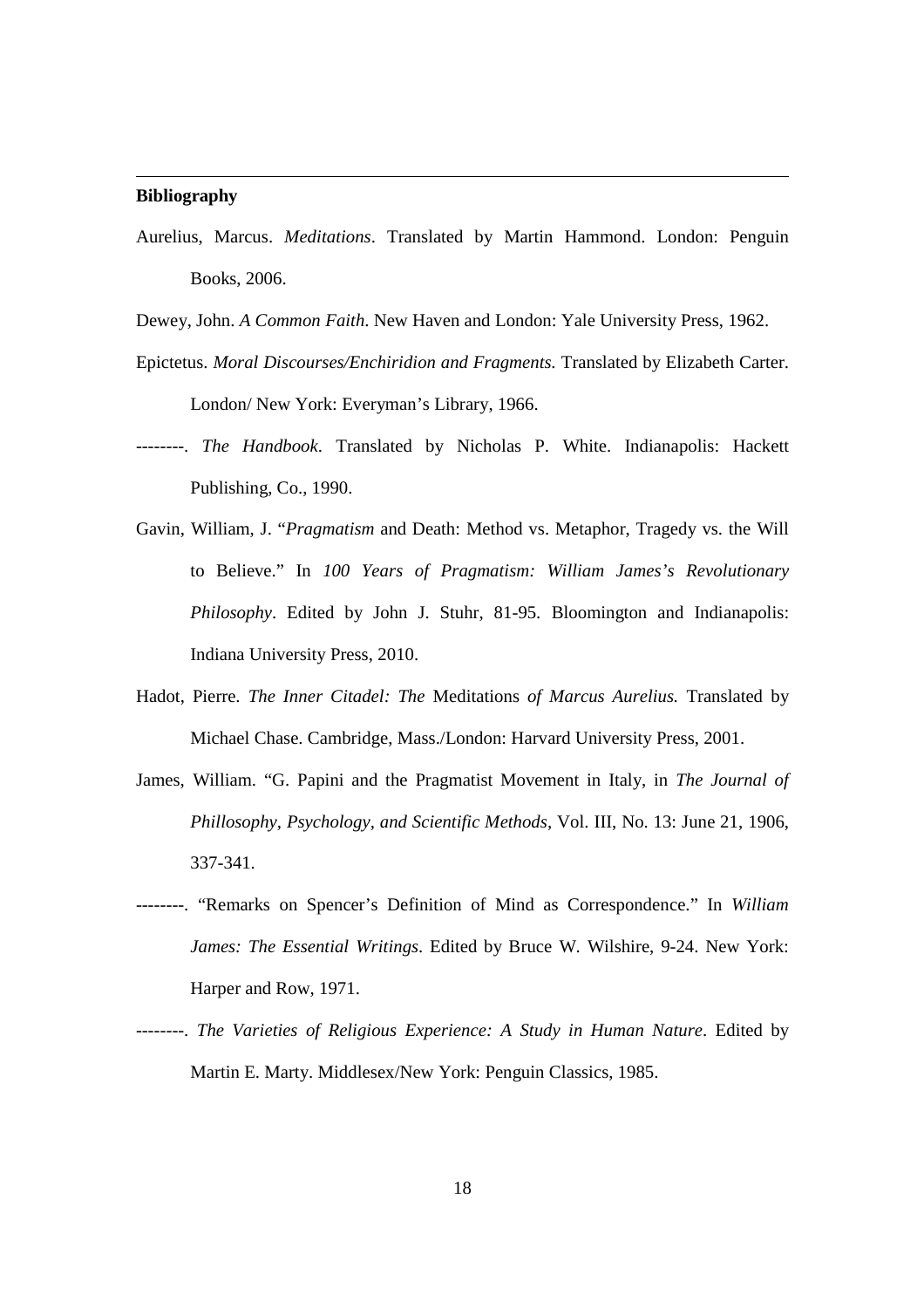--------. *Pragmatism: A New Name for Some Old Ways of Thinking*. New York: Dover Publications, 1995.

 $\overline{a}$ 

- --------. "Is Life Worth Living?" In *On a Certain Blindness of Human Beings: Great Ideas,* Volume 75, 33-65. London: Penguin Books, 2009.
- Johnson, Mark. *The Meaning of the Body: Aesthetics of Human Understanding*. Chicago and London: The University of Chicago Press, 2008.
- Kallen, Horace M., ed., *The Philosophy of William James: Selected from His Chief Works*. New York: The Modern Library, n.d.
- Kuklick, Bruce. *A History of Philosophy in America, 1720-2000*. Oxford: Clarendon Press, 2003.
- Lachs, John. "Stoic Pragmatism," *The Journal of Speculative Philosophy*. New Series, Volume 19, Number 2 (2005): 95-106.
- Livingston, James. "Pragmatism, Nihilism, and Democracy: What Is Called Thinking at the End of Modernity." In *100 Years of Pragmatism: William James's Revolutionary Philosophy*. Edited by John J. Stuhr, 144-172. Bloomington and Indianapolis: Indiana University Press, 2010.
- McDermott, John J., ed., *The Writings of William James: A Comprehensive Edition.*  New York: The Modern Library, 1968.

McLynn, Frank. *Marcus Aurelius: A Life.* Cambridge, M.A.: Da Capo Press, 2010.

Pihlström, Sami. *"The Trail of the Human Serpent is Over Everything:" Jamesian Perspectives on Mind, World, and Religion*. Lantham, MD: University Press of America, 2008.